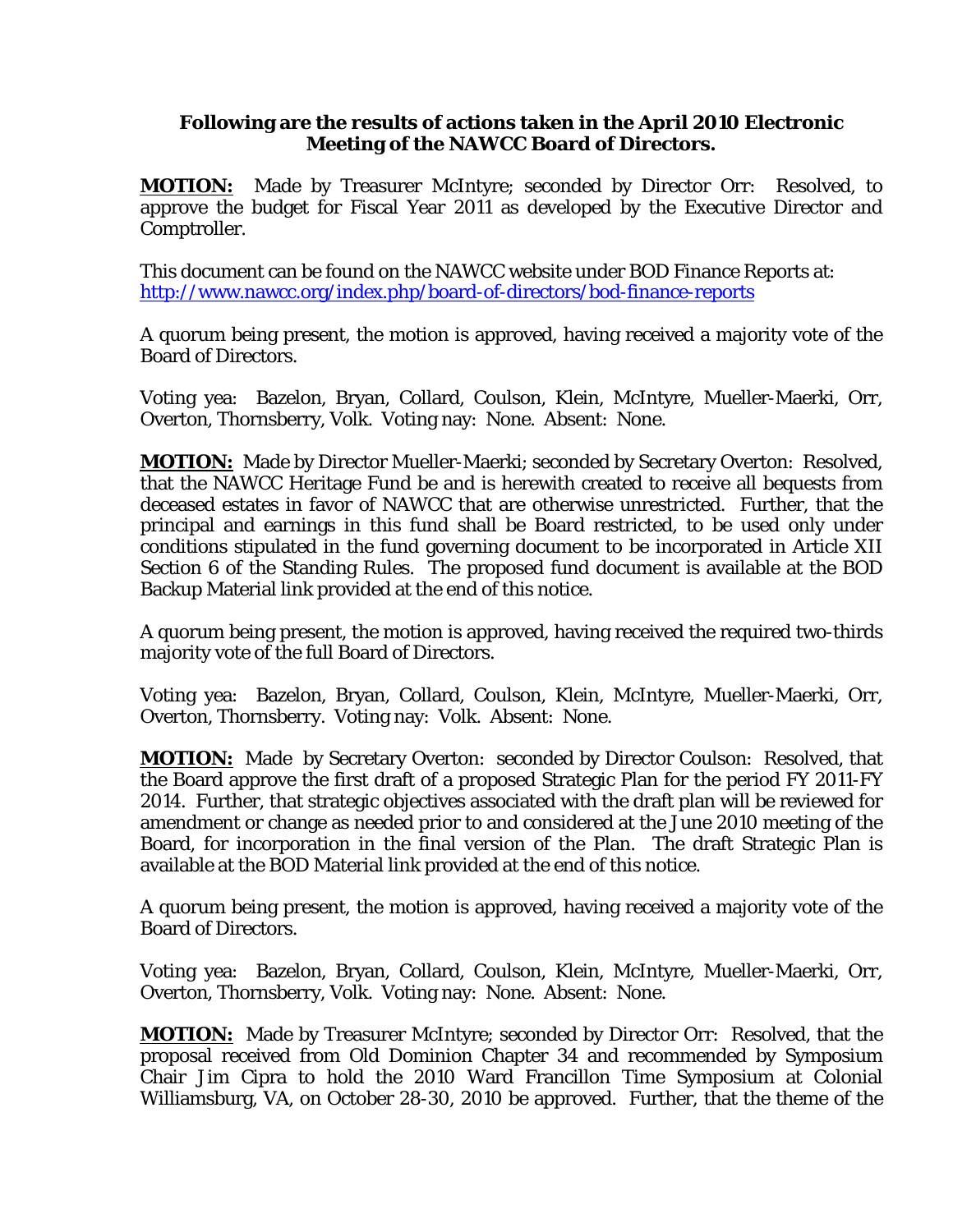Symposium will be "Conservation, Restoration, and Repair". The 2010 Symposium proposal is available at the BOD Backup Material link provided at the end of this notice. A quorum being present, the motion is approved, having received a majority vote of the Board of Directors.

Voting yea: Bazelon, Bryan, Collard, Coulson, Klein, McIntyre, Mueller-Maerki, Orr, Overton, Thornsberry, Volk. Voting nay: None. Absent: None.

**MOTION:** Made by Director Volk; seconded by Director Coulson: Resolved, that the Board of Directors electronic meeting procedure Items C. 11) and C. 12) shall be amended as follows, the quoted sentences to be added:

11) Voting proceeds from the 26th until closing at midnight on the 28th. "Record yeas or nays only, no commentary is permitted".

12) Chair closes voting and Secretary records votes by name on the voting topic. Directors not voting will be counted absent. "When the Secretary has recorded all motions, the meeting is adjourned by the Chair."

The amended electronic meeting procedure is available at the BOD Backup Material link provided at the end of this notice.

The revised procedure can be found on the NAWCC website under Board Documents at: <http://www.nawcc.org/index.php/board-of-directors/bod-documents>

A quorum being present, the motion is approved, having received a majority vote of the Board of Directors.

Voting yea: Bazelon, Bryan, Coulson, Klein, McIntyre, Mueller-Maerki, Orr, Overton, Thornsberry, Volk. Voting nay: None. Absent: Collard

**MOTION:** Made by Treasurer McIntyre; seconded by Secretary Overton: Resolved, to authorize the 2010 National Meeting Committee to hold a Public Day under the guidelines previously used for Regional Meetings and for the 2009 National Meeting.

A quorum being present, the motion has failed, having not received the required twothirds majority vote of the full Board of Directors.

Voting yea: Bazelon, Collard, Hubby, Klein, McIntyre, Mueller-Maerki, Thornsberry. Voting nay: Bryan, Coulson, Orr, Overton, Volk. Absent: None.

**MOTION:** Made by Director Coulson; seconded by Secretary Overton: Resolved, that the North Coast Regional be authorized to conduct a public day event at their meeting scheduled for May 20-22, 2010. The normal rules for admittance under Article XV Section 6 (c) of the Standing Rules will apply on the first days, May 20-21, but be suspended to permit public entry on Saturday, May 22. Further, that the North Coast Regional Chair shall submit a Public Day Summary report within 60 days following the event to the Chair of the Public Day Task Force, in addition to the normal report to be sent to the Convention Committee.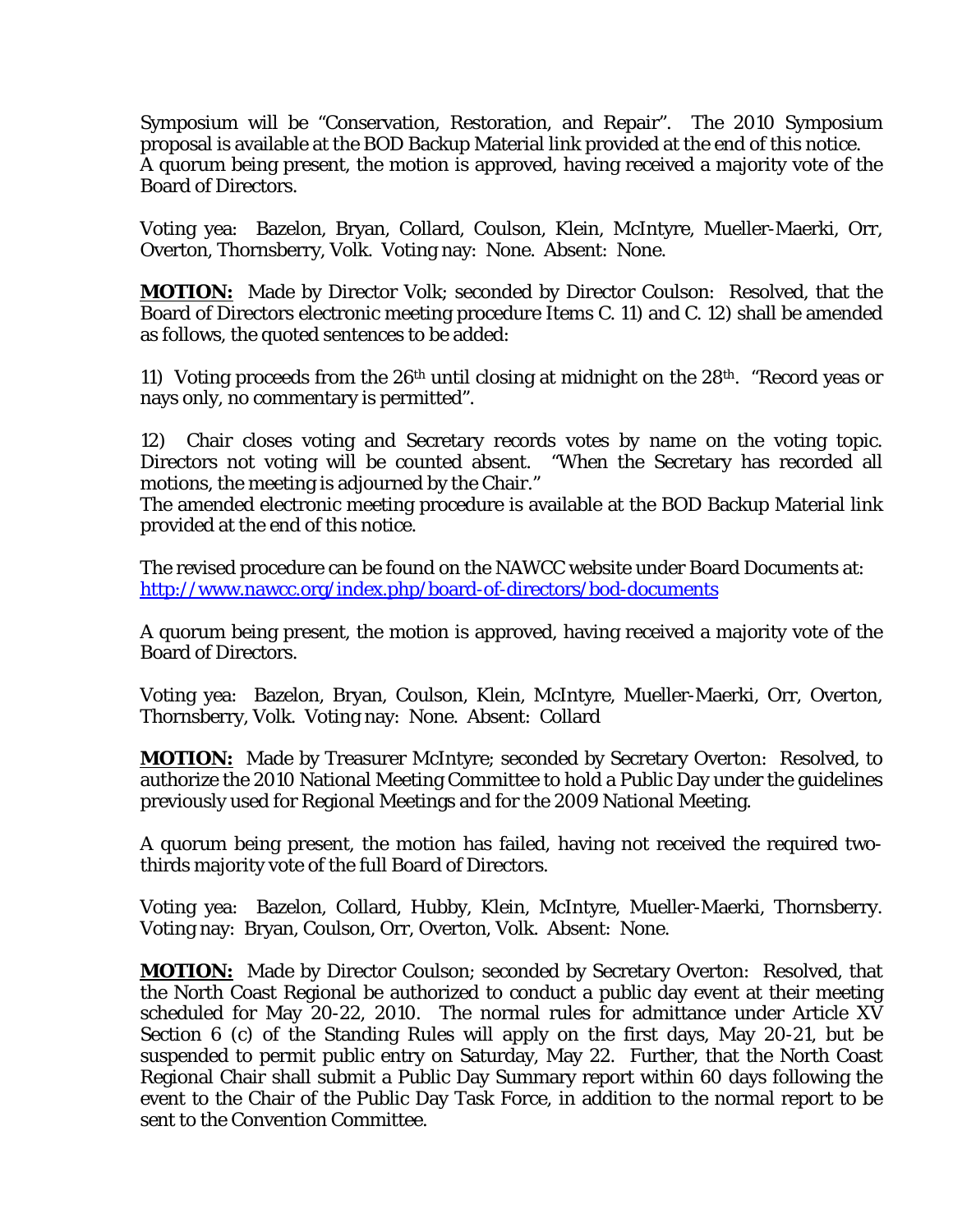A quorum being present, the motion is approved, having received the required two-thirds majority vote of the full Board of Directors.

Voting yea: Bazelon, Bryan, Collard, Coulson, Hubby, Klein, McIntyre, Mueller-Maerki, Orr, Overton, Thornsberry, Volk. Voting nay: None. Absent: None.

**MOTION:** Made by Vice Chair Collard; seconded by Director Mueller-Maerki: Resolved, that the Mid-West Regional be authorized to conduct a public day event at their meeting scheduled for August 6 & 7, 2010. The normal rules for admittance under Article XV Section 6 (c) of the Standing Rules will apply on the first day, August 6, but be suspended to permit public entry on the second day, August 7. Further, that the Mid-West Regional Chair shall submit a Public Day Summary report within 60 days following the event to the Chair of the Public Day Task Force, in addition to the normal report to be sent to the Convention Committee. The public day proposal for the Mid-West Regional is available at the BOD Backup Material link found at the end of this notice.

A quorum being present, the motion is approved, having received the required two-thirds majority vote of the full Board of Directors.

Voting yea: Bazelon, Bryan, Collard, Coulson, Hubby, Klein, McIntyre, Mueller-Maerki, Orr, Overton, Thornsberry, Volk. Voting nay: None. Absent: None.

**MOTION:** Made by Director Thornsberry; seconded by Secretary Overton: Resolved, that the 2011 Florida Mid-Winter Regional be authorized to conduct a public day event at their meeting scheduled for February 25 & 26, 2011. The normal rules for admittance under Article XV Section 6 (c) of the Standing Rules will apply on the first day, February 25, but be suspended to permit public entry on the second day, February 26. Further, that the Florida Mid-Winter Chair shall submit a Public Day Summary report to the Chair of the Public Day Task Force within 60 days following the event. Said report is to be in addition to other reports required by the NAWCC Convention Committee. The public day proposal for the 2011 Florida Mid-Winter Regional is available at the BOD Backup Material link at the end of this agenda.

A quorum being present, the motion is approved, having received the required two-thirds majority vote of the full Board of Directors.

Voting yea: Bazelon, Bryan, Collard, Coulson, Hubby, Klein, McIntyre, Mueller-Maerki, Orr, Overton, Thornsberry, Volk. Voting nay: None. Absent: None.

**MOTION:** Made by Treasurer McIntyre; seconded by Director Volk: Resolved, that the NAWCC 2010 Regular Annual Meeting shall be convened at 7:00 am Saturday June 19, 2010, at the Altland House on the York County Fairgrounds, York, PA.

A quorum being present, the motion is approved, having received a majority vote of the Board of Directors.